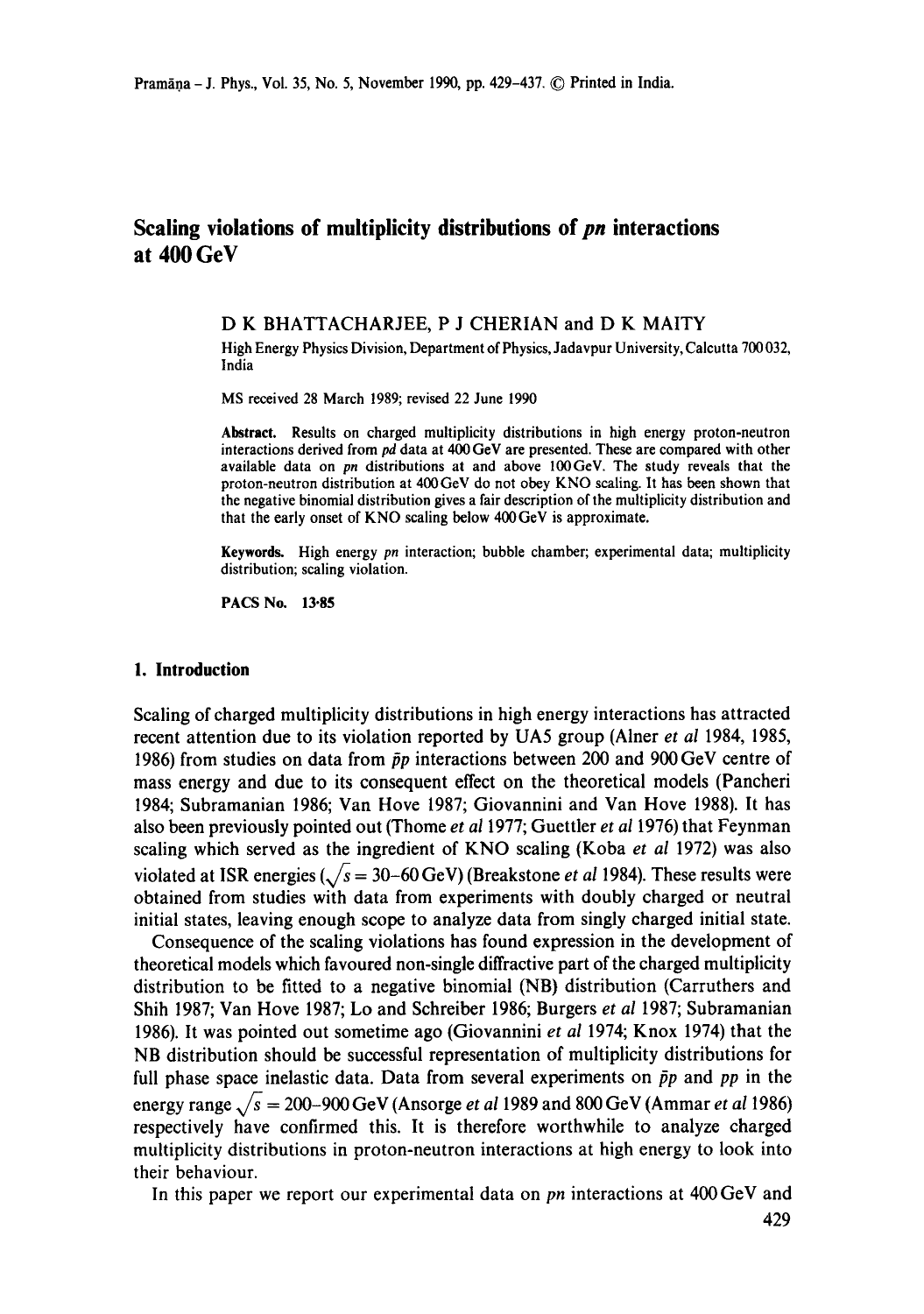other available data at energies at and above 100GeV. In §2 we briefly report the methodologies adopted to extract *pn* distributions from *pd* data considered in this paper. Section 3 gives the method and analysis of the *pn* data samples to look for their scaling behaviour. In §4 the fit of data with negative binomial distribution is presented and discussed. Section 5 outlines the conclusions arrived at from this study.

### **2. Extraction of** *pn* **multiplicity distribution from** *pd* **data**

According to a naive spectator model, an effective proton-free-neutron distribution may be obtained from either odd-prong events or odd-prong plus backward spectator events. But this simple methodology should not work as the difference between the number of odd-prong and proton-free-neutron events also result due to contributions from (i) coherent deuteron interactions, (ii) symmetry requirements on the final-state wave functions and (iii) rescattering or double scattering within deuterium.

The contribution of inelastic coherent processes populating the even-prong sample is limited to low multiplicity events as caused by deuteron form factor. Moreover the calculation of this contribution and its subtraction results to an increase of average multiplicity by an amount almost equal to the reduction due to the correction applied for proton visibility factor. Combined contribution to the multiplicity distribution due to these two corrections, therefore, is small [Lys *et al* (1977) (100 GeV); Dombeck *et al* (1978) (200GeV); Sheng *et al* 1975 (300GeV), Bhattacharjee *et al* (1983a, b, c) (400 GeV)].

Dean's (1972) formula for the spectator momentum distribution in the framework of Glauber theory may be evaluated by using Hulthen Wave function for elastic rescattering and a multi-Gaussian fit to the Reid soft core wave function for no-rescattering. By omitting both the D-wave component and elastic rescattering, the value of the forward to backward spectator ratio is evaluated by using appropriate Moiler flux factor. The value used by Lys *et al* (1977) is 1.23 at 100GeV. Dombeck *et al* (1978) used a value of 1.19 at 200GeV and Sheng *et al* (1975) have not applied any correction for wave function symmetry effects on their *pd* data at 300 GeV. The present authors used a value of  $1.26 \pm 0.03$  independent of multiplicity (Bhattacharjee *et al* 1983a, b,c) on our *pd* data at 400GeV.

The rescattering need to be considered because the final states recorded by the experiment cannot be considered as due to a single interaction in deuterium. In this case, the interactions within deuterium may be due to some intermediate processes and their complexity depends to a large extent on the particular kinematical configuration of the final state. Each of these intermediate processes must be fully accounted for if we want to isolate the basic interaction between the incident proton and one of the nucleons. In order to do so we need to know the complete *pn* scattering amplitudes. Unfortunately, this is just what the experiment is supposed to determine. Moreover, we are to take into account considerable ( $\sim 20\%$ ) rescattering in deuterium events which cause the depletion of the odd-prong sample and hence a modellistic approach has to be adopted to extract proton-free-neutron distributions from *pd*  data. The distinction between the approaches depend on the assumption whether the rescattering probability is dependent on or independent of multiplicity of the first interaction. A no-cascade model assumes the rescattering probability as independent of first interaction multiplicity or constant at all multiplicities. A cascade model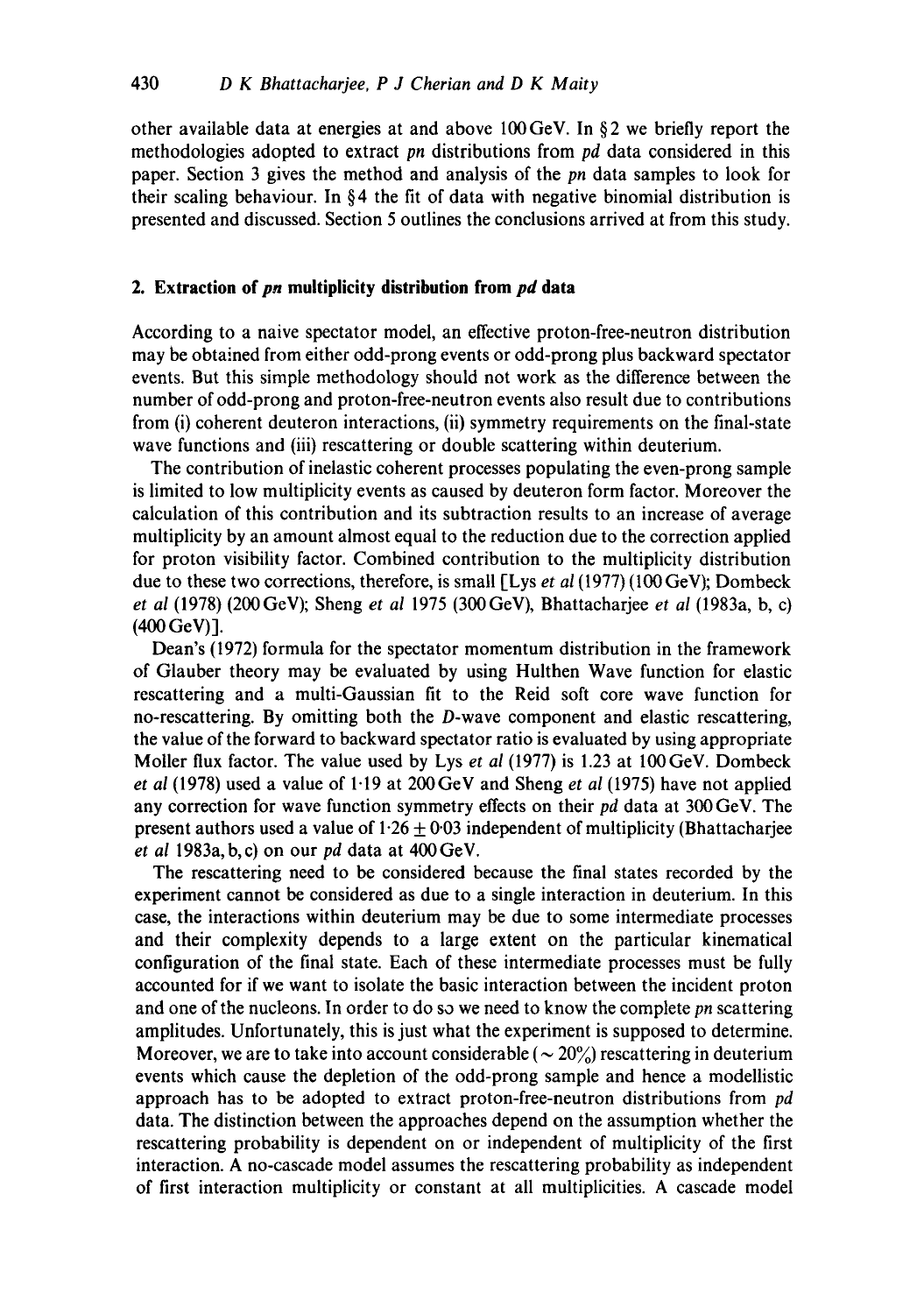**assumes a complete dependence of the rescattering probability on the first interaction multiplicity. Lys** *et al* **(1977) at 100 GeV and Dombcck** *et al* **(1978) at 200 GoV analyzed their data according to both the models and could not detect any substantial difference between the two. The** *pn* **multiplicity distributions at 300 GeV (Sheng** *et al* **1975) and 400 GeV (Bhattacharjee** *et al* **1983a, b, c) are extracted from** *pd* **data through a cascade model. The details of the calculations and assumptions are given in the references cited. The size of the data samples used in this analysis is given in table 1. Our extracted** *pn* **and** *pp* **distributions from** *pd* **data at 400 GeV are given in table 2.** 

| Energy | exposed | No. of pictures No. of corrected No. of pn events<br>pd events | $n \geqslant 3$ | Reference            |
|--------|---------|----------------------------------------------------------------|-----------------|----------------------|
| 100    | 26000   | $6643 + 86$                                                    | $2083 \pm 51$   | Lys et al (1977)     |
| 200    | 60000   | 14040                                                          | 3931            | Dombeck et al (1978) |
| 300    | 52500   | $13385 + 116$                                                  | $5741 + 181$    | Sheng et al (1975)   |
| 400    | 44000   | $11579 + 193$                                                  | $5472 + 209$    | Present work         |

Table 1. Size of *pd* and *pn* data samples at energies from 100 to 400 GeV.

**(n indicates charged multiplicity)** 

**Table 2.** Multiplicity distributions of *pn* and *pp* **interactions derived from deuterium bubble chamber data at 400GeV.** 

| Multiplicity            | <i>pn</i> events <i>pp</i> events |              |
|-------------------------|-----------------------------------|--------------|
| 1                       | $283 + 37$                        |              |
| $\overline{2}$          |                                   | $527 \pm 62$ |
| 3                       | $749 \pm 68$                      |              |
| $\overline{\mathbf{4}}$ |                                   | $751 + 72$   |
| 5                       | 947 ± 92                          |              |
| 6                       |                                   | $959 \pm 89$ |
| 7                       | $945 + 104$                       |              |
| 8                       |                                   | $1110 + 90$  |
| 9                       | $860 \pm 93$                      |              |
| 10                      |                                   | $897 \pm 85$ |
| 11                      | $627 \pm 69$                      |              |
| 12                      |                                   | $741 + 72$   |
| 13                      | $430 \pm 47$                      |              |
| 14                      |                                   | $516 \pm 50$ |
| 15                      | $292 \pm 34$                      |              |
| 16                      |                                   | $259 \pm 37$ |
| 17                      | $171 \pm 37$                      |              |
| 18                      |                                   | $176 \pm 23$ |
| 19                      | $85 + 14$                         |              |
| 20                      |                                   | $106 \pm 14$ |
| 21                      | $42 \pm 12$                       |              |
| 22                      |                                   | $43 \pm 9$   |
| 23                      | $23 \pm 5$                        |              |
| 24                      |                                   | $16 \pm 8$   |
| 25<br>26                | $9 \pm 2$                         |              |
| 27                      | $9+8$                             | $4 \pm 1$    |
| 28                      |                                   | $2 \pm 2$    |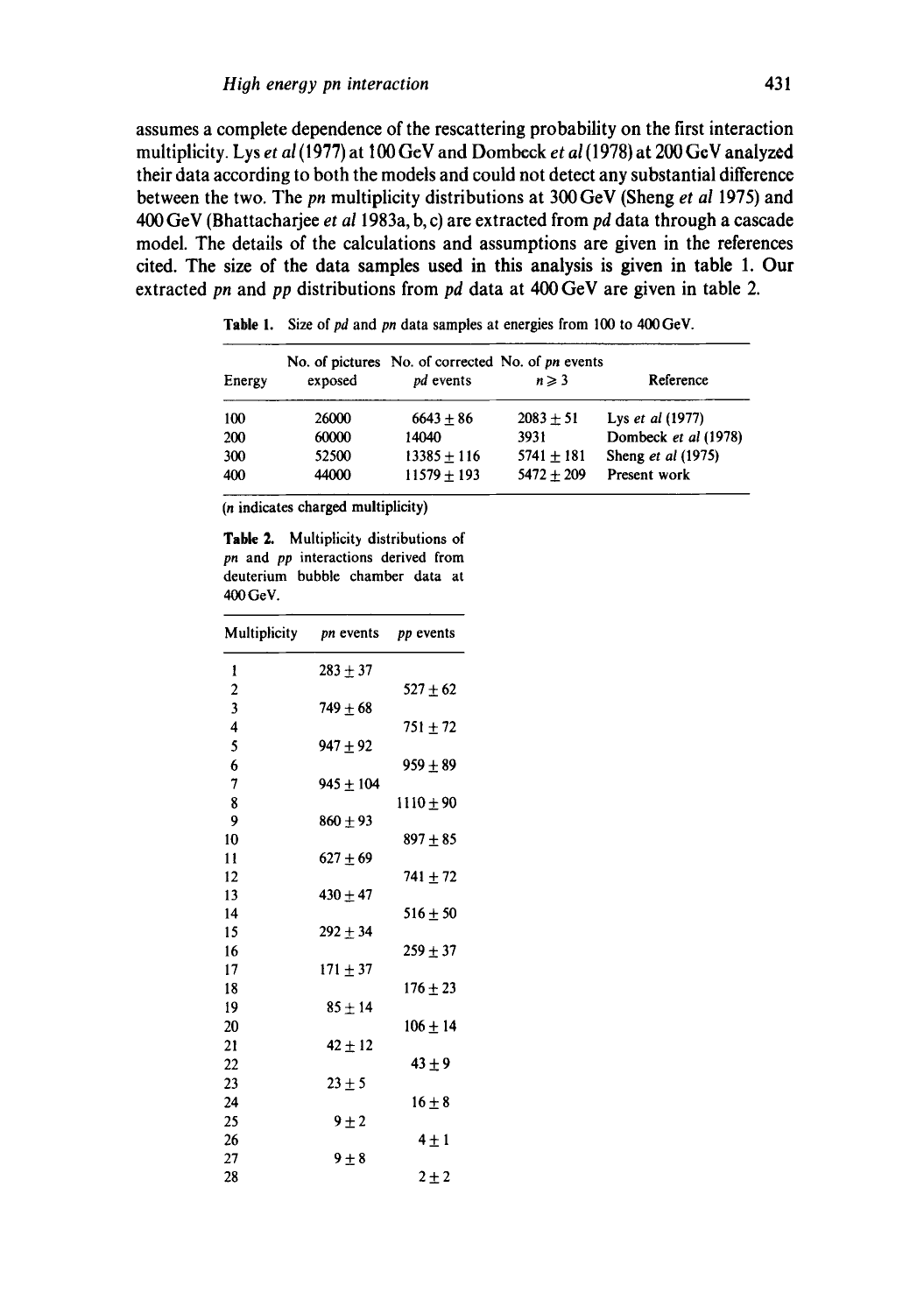## **3. Scaling problem and** *pn* **data**

Asymptotic scaling of hadronic multiplicity distribution at high energies has been predicted by Koba *et al* (1972) (KNO scaling hypothesis) and Mueller (1971) (M ueller-Regge hypothesis). The KNO scaling predictions include the energy independence of C-moments and curvilinear relations between the average multiplicity  $\langle n \rangle$  and each of the Mueller correlation parameters  $f_2$ ,  $f_3$  and  $f_4$ . The Mueller-Regge hypothesis, however, predicts a linear dependence of each of these correlation parameters on the average multiplicity.

We have analyzed our *pn* data at 400 GeV to look for their scaling behaviour. In table 3 we show the average multiplicities and C-moments calculated from the experimental *pn* data within the energy range 100 to 400GeV. It can be seen that the values of the successive C moments show their energy independence quite fairly thereby affirming the validity of KNO scaling on this characteristic of data. Figures 1(a, b, c) respectively show the variation of the correlation parameters  $f_2$ ,  $f_3$ and  $f_4$  with  $\langle n \rangle$  for *pn* interaction data from 100-400 GeV. It can be seen from figure 1a that the parameter  $f_2$  gives a linear relationship with  $\langle n \rangle$  thereby showing

**Table 3.** The average multiplicities  $\langle n \rangle$  and the C-moments defined by  $C_a = \langle n^q \rangle /$  $(n)$ <sup>4</sup> calculated from *pn* data at energies from 100 to 400 GeV.

| Energy<br>(GeV) | $\langle n \rangle$ | C,            | $\mathcal{C}_{\mathbf{1}}$ | $c_{\rm A}$   | $c_{\star}$   |
|-----------------|---------------------|---------------|----------------------------|---------------|---------------|
| 100             | $6.2 + 0.11$        | $1.3 + 0.02$  | $20 + 0.06$                | $3.53 + 0.21$ | $6.97 + 0.54$ |
| 200             | $7.11 + 0.15$       | $1.32 + 0.02$ | $2.06 + 0.08$              | $3.65 + 0.21$ | $7.15 + 0.57$ |
| 300             | $7.84 + 0.17$       | $1.32 + 0.02$ | $2.06 + 0.09$              | $3.67 + 0.33$ | $7.27 + 1.13$ |
| 400             | $8.20 + 0.14$       | $1.32 + 0.01$ | $2 - 08 + 0 - 06$          | $3.76 + 0.2$  | $7.6 + 0.64$  |



**Figure 1.** Average multiplicity  $\langle n \rangle$  dependence of the Mueller correlation parameters for *pn* distributions from deuterium bubble chamber data. The solid lines show the predictions of Muller-Regge and the broken curves show the predictions of KNO scaling hypotheses.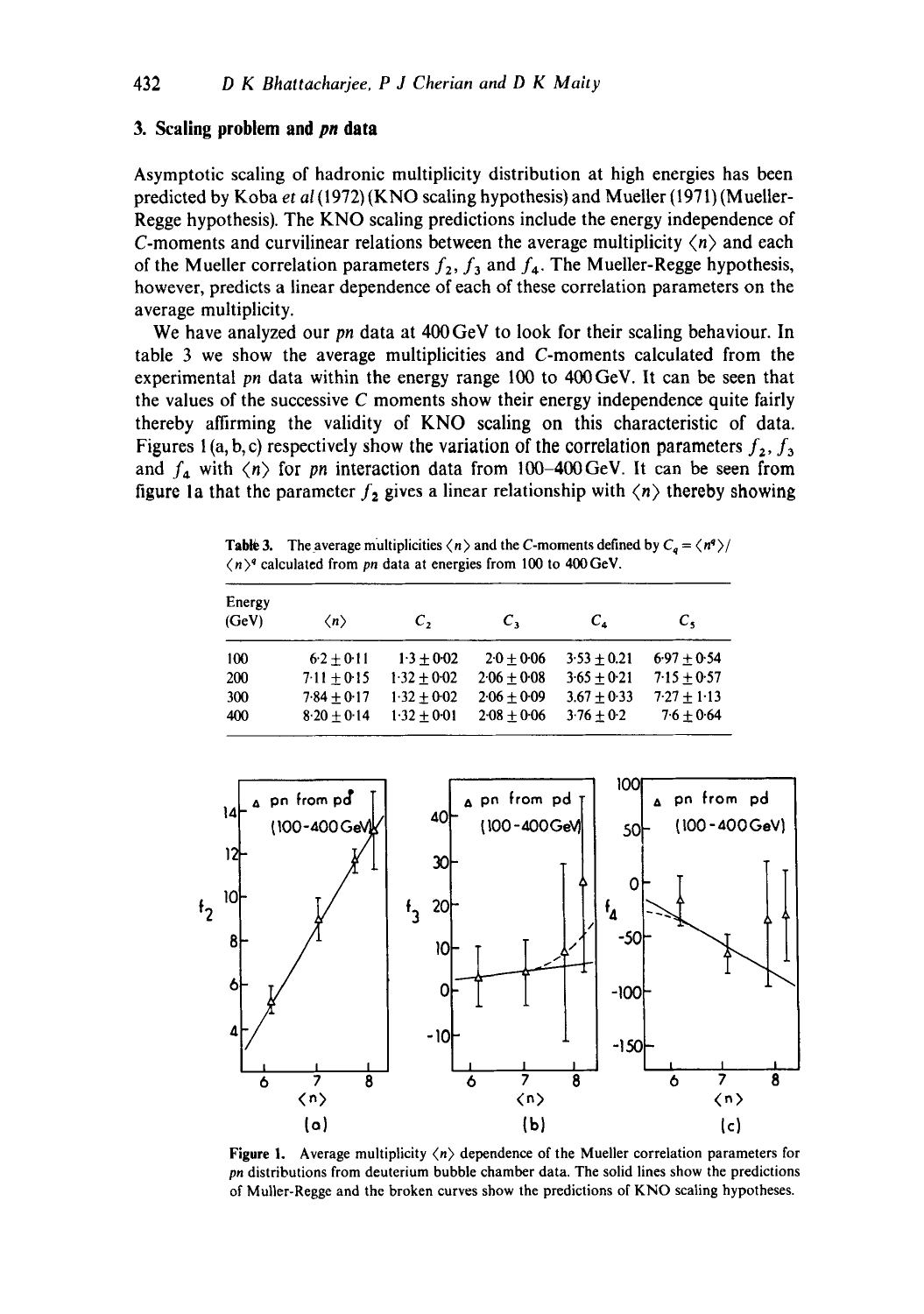compatibility of data Mueller-Regge view point only. The variation of the parameter  $f_3$  with  $\langle n \rangle$  as shown in figure 1b does not show any compatibility with Mueller-Regge view point (solid line). The 400 GeV point seems to be much away from fitting the prediction of KNO scaling (curve) (Bhattacharjee *et al* 1989a). The striking feature shown by the third correlation parameter  $f_4$  for 400 GeV *pn* interaction, as shown in figure 1c, still confirms the trend shown by  $f_3$  in figure 1b. The value of  $f_4$  in this case does not satisfy either a linear fit (Mueller-Regge view point) or a curvilinear fit (KNO scaling) (Bhattacharjee *et aI* 1990a). This behaviour of the correlation parameters, therefore significantly point towards some other mechanism at play. It also signifies that the asymptoticity has not been reached at this energy and that the data do not support scaling. Similar scaling violations has been reported by Thome *et al* (1977) at ISR energies and by Alner *et al* (1984, 1985, 1986) at  $\bar{p}p$  collider energy. In our recent studies (Bhattacharjee *et al* 1989a, b, 1990a) we have shown that *pp*  interaction data at 400GeV from hydrogen bubble chamber also show scaling violations.

#### **4. Fitting of** *pn* **data with negative binomial distribution and its scaling**

The negative binomial (NB) distribution considered here is of the form:

$$
P_n = \left[ \frac{n+k-1}{n} \right] \left[ \frac{\langle n \rangle / k}{1 + \langle n \rangle / k} \right]^n \frac{1}{(1 + \langle n \rangle / k)^k}
$$

where  $P_n$  is the probability of observing a charged multiplicity n,  $\langle n \rangle$  is the average multiplicity and k is a parameter affecting its shape. We recall that  $k = 1$  means a geometric (exponential) distribution and  $k \rightarrow \infty$  a Poisson distribution. We have fitted our experimental *pn* distribution data at 400 GeV with the NB distribution until a best fit was achieved using the minimum  $\chi^2$  method. Similar fittings with NB distribution of pn data at 100, 200 and 300 GeV have also been made. The range of multiplicities fitted at each energy together with fitted parameters and goodness of fit are given in table 4. Figure 2 shows the result of 400 GeV *pn* interaction data with NB distribution.

It can be seen from figure 2 that the fitted distribution deviates from the experimental one at 400 GeV for multiplicities  $3 \le n \le 11$ . We recall that diffractive events, which dominate lower multiplicity events, may cause such deviation. Since the diffractive

**Table** 4. Fitted multiplicity ranges and parameters of NB distribution fitted to the *pn* data at different energies and the resulting  $\chi^2_{\text{min}}$  and  $y=(2\chi^2_{\text{min}})^{1/2}-1$  $(2 DF - 1)^{1/2}$  where DF is the number of degrees of freedom.

| Energy                 | Fitted                | Parameters of fit   |               | Goodness of fit           |         |             |
|------------------------|-----------------------|---------------------|---------------|---------------------------|---------|-------------|
| $E_{\rm lab}$<br>(GeV) | multiplicity<br>range | $\langle n \rangle$ | k             | $\chi^2_{\rm min}/\rm DF$ | v       | $1/(n)+1/k$ |
| 100                    | $9 - 23$              | $6.8 + 0.13$        | $12.4 + 2.06$ | 2.4/6                     | $-0.8$  | 0.228       |
| 200                    | $9 - 23$              | $8.2 + 0.08$        | $11-4 + 0.90$ | 2.43/6                    | $-0.8$  | 0.21        |
| 300                    | $11 - 27$             | $8.9 + 0.08$        | $110 + 0.57$  | 7.45/7                    | 0.54    | 0.203       |
| 400                    | $11 - 23$             | $9.6 + 0.09$        | $9.3 + 0.63$  | 1.4/5                     | $-0.97$ | 0.212       |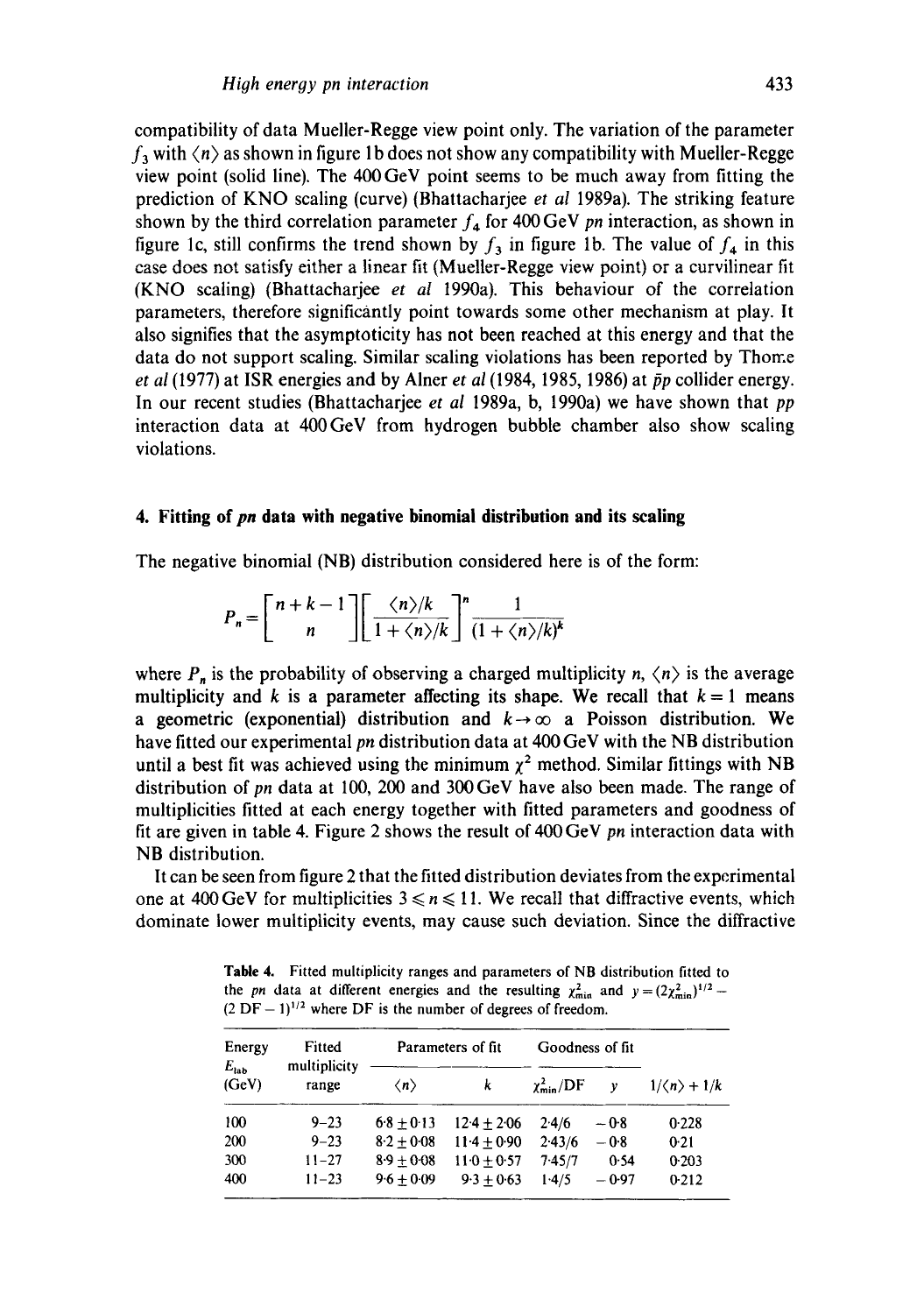

Figure 2. Multiplicity distribution in 400GeV *pn* interactions. The solid curve shows the result of the fit with NB distribution.

| Energy<br>$n \setminus (GeV)$ | 100           | 200          | 300          | 400          |
|-------------------------------|---------------|--------------|--------------|--------------|
| 1                             | $552 \pm 154$ | $710 + 237$  | $603 + 177$  | $422 + 66$   |
| 3                             | $605 + 82$    | $975 + 71$   | $784 + 58$   | $892 + 121$  |
| 5                             | $317 + 58$    | $430 + 66$   | $289 + 50$   | $724 + 163$  |
| 7                             | $38 + 38$     | $130 + 59$   |              | $373 + 183$  |
| 9                             |               | $20 + 48$    |              | $203 + 163$  |
| 1 t                           |               |              |              | $13 + 117$   |
| Total                         | $1512 + 188$  | $2265 + 267$ | $1676 + 193$ | $2627 + 345$ |

**Table 5.**  Normalized multiplicity distribution of diffractive events in *pn* interactions derived from DBC data (see text).

events in this experiment were not either identified or available, we have determined the magnitude of this deviation both energywise and multiplicitywise. Also since the number of events at energies considered here is different, we have normalized total events at each energy by setting it at 10000 (inelastic events). The deviations after the normalization are given in table 5. In one of our recent studies (Bhattacharjee *et al*  1990b) we have shown that the energy dependence of these deviations is in agreement with that of the single diffractive events in *pp* interactions (Goulianos 1976, 1983, 1987). In this context it is quite appropriate to surmise that the deviations so arrived at in *pn* interactions may be quite reasonably accounted for as being equivalent to those due to single diffractive events and that the fitting of *pn* interaction data with NB distribution is in order.

The immediate consequence of fitting of *pn* data with NB distribution opens up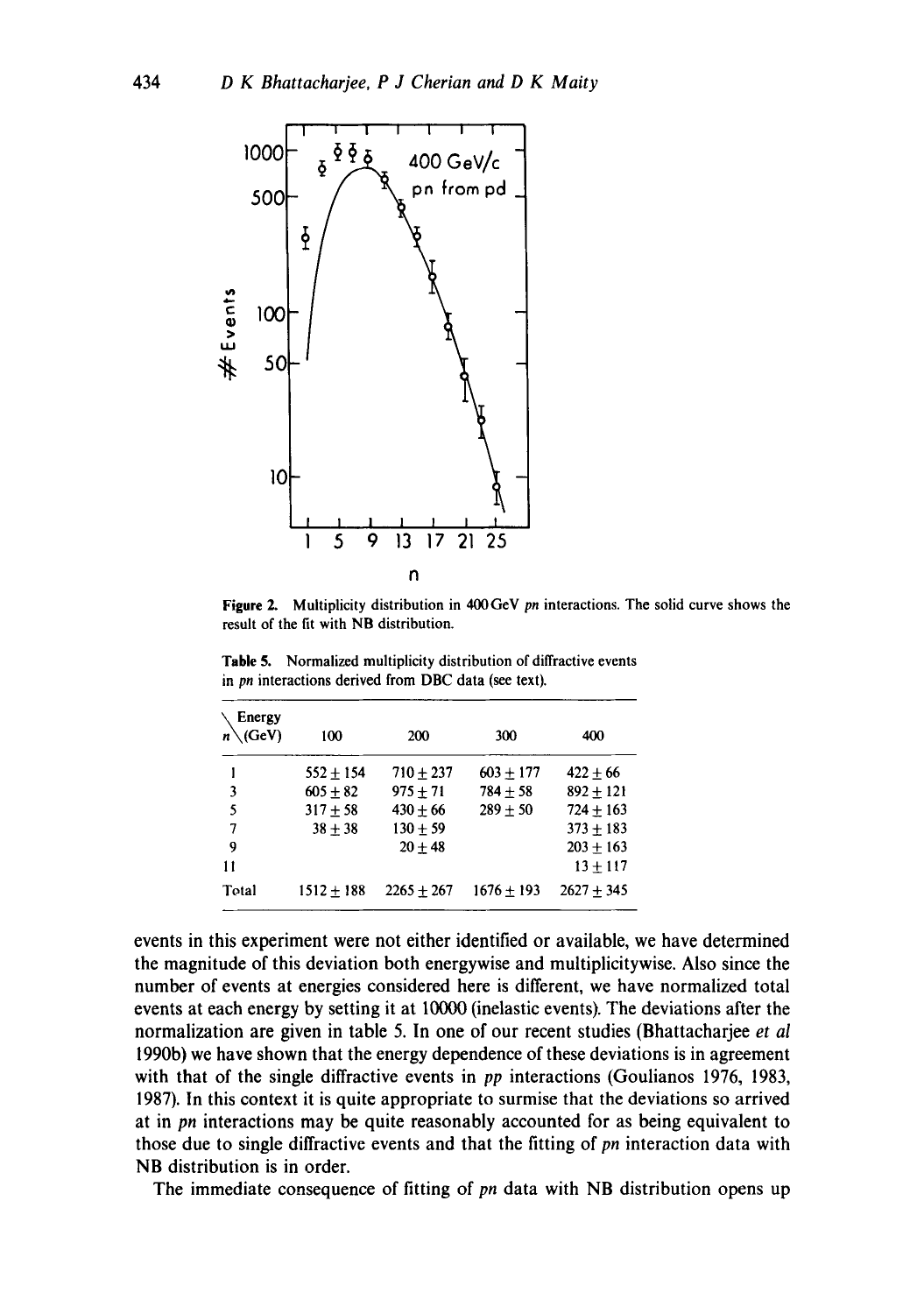**Table 6.** C-moments calculated from the two parameters  $\langle n \rangle$  and k of the fitted NB distributions of *pn* data at energies from 100 to 400 GeV.

| Energy<br>(GeV) | $\mathcal{C}_{2}$ | $\mathcal{C}_{\mathcal{X}}$ | $C_{\alpha}$  | $c_{\rm s}$     |
|-----------------|-------------------|-----------------------------|---------------|-----------------|
| 100             | $1-23 + 0.01$     | $1.75 + 0.05$               | $2.83 + 0.15$ | $5.08 + 0.41$   |
| 200             | $1.21 + 0.01$     | $1.69 + 0.03$               | $2.67 + 0.07$ | $4.66 + 0.20$   |
| 300             | $1.20 + 0.005$    | $1.67 + 0.02$               | $2.61 + 0.05$ | $4.51 \pm 0.13$ |
| 400             | $1.21 + 0.01$     | $1.70 + 0.03$               | $2.70 + 0.08$ | $4.78 + 0.21$   |



Figure 3. Apparent scaling up to 300 GeV *pn* data shown with the help of  $\langle n \rangle^{-1}$ ,  $k^{-1}$  of NB distribution and their sum which determine the magnitude of C-moments in the NB description.

avenues for further studies of energy independence of C-moments and apparent scaling observed so far at non-asymptotic energies. In table 6 are given the values of C-moments for *pn* data at different energies calculated from the parameters  $\langle n \rangle$  and  $k$  of the fitted NB distributions. It can be seen that the values show the energy independence fairly but a closer look will reveal an enhancement at 400 GeV. At this point, we recall that at asymptotic energies (i.e.  $\langle n \rangle \gg k$ ) scaling would need k = constant. In figure 3 we have shown the energy variation of  $k^{-1}$  and  $\langle n \rangle^{-1}$  in the lower part of the figure. It can be seen that while the  $\langle n \rangle^{-1}$  shows a decrease, the  $k^{-1}$  shows a rising trend, the slope being higher from 300 to 400 GeV than at lower energies where it is more linear. Again, scaling requires that the moments of the well-known scaling parameter  $Z = n/\langle n \rangle$  are energy independent. For a NB distribution it can be shown that the sum  $1/\langle n \rangle + 1/k$  dominates the expressions for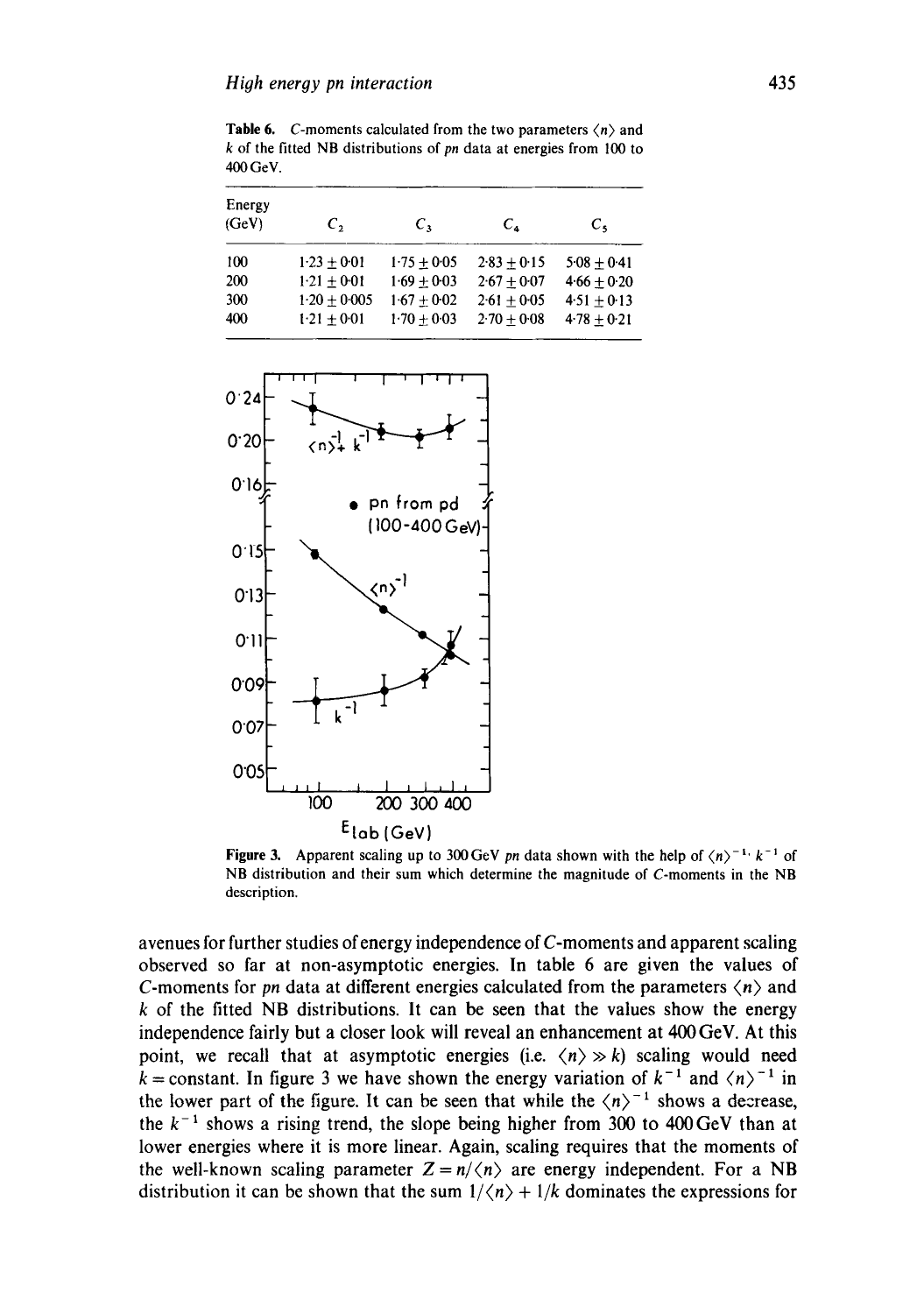the C-moments  $C_2$ , through  $C_5$ . The sum  $1/\langle n \rangle + 1/k$  plotted against energy in the **upper part of the figure 3 shows that there is a minimum up to and around 300 GeV after which it rises again. This shows that within experimental errors the C-moments can be said to be constant up to about 300GeV data. This explains the apparent scaling of** *pn* **data at non-asymptotic energies and its violation at and above 400 GeV** 

# **5. Conclusion**

**We have analyzed our** *pn* **data at 400 GeV together with those available from 100 GeV and above. The data show no scaling above 300 GeV. The distributions follow negative binomial description. The apparent scaling observed in this energy range is shown to be suitably accounted for by the nature of variation of the parameters of fitted negative binomial distributions over the energy range considered in this paper. The scaling violation in** *pn* **interactions shows compatibility with similar characteristics**  of  $pp$  and  $\bar{p}p$  data at high energy.

## **Acknowledgements**

**We are thankful to Dr C T Murphy and Dr H B Wite Jr of Fermilab for providing us the films on loan and to Prof. T Roy for encouragement. We thank Ms. K Guha, Ms P Chatterjee and Ms M Baidya for their contribution. The financial support from the University Grants Commission, New Delhi is gratefully acknowledged.** 

# **References**

**Alner** G Jet *al* (UA5 Collab) 1984 *Phys. Lett.* B138 304 **Alner** G Jet *al* (UA5 Collab) 1985 *Phys. Lett.* BI60 199 **Alner** G J *et af* (UA5 Collab) 1986 *Phys. Lett.* B167 476 **Ammar R** *et al* 1986 *Phys. Lett.* B178 124 **Ansorge** R E *et al* 1989 *Z. Phys.* 43 357 **Bhanacharjee** D K, Roy S K, Sarkar P and Roy T 1983a *Can. J. Phys.* 61 523 Bhattacharjee D K and Roy T 1983b Acta Pol. **B14** 17 **Bhattacharjee** D K and Roy T 1983c *Hadronic* J. 6 623 Bhattacharjee D K and Cherian P J 1989a Acta Phys. Pol. **B20** 13 Bhattacharjee D K and Cherian P J 1989b *Phys. Lett.* **B225 459** Bhattacharjee D K, Cherian P J and Maity D K 1990a *Can. J. Phys.* 68 **Bhattacharjee** D K, Cherian P J **and Maity** D K 1990b *Phys. Rev.* D41 9 **Burgers** G J H, Hagedorn R **and Kuvshinov** V 1987 *Phys. Lett.* B195 507 **Carruthers P and Shih** 1987 *Int. d. Mod. Phys.* A2 1447 **Dean** N W 1972 *Phys. Rev.* D5 2832 **Dombeck** T *et al* 1978 *Phys. Rev.* DI8 86 **Giovannini, Antich P, Calligarich E, Cecehet** G, Dolfini R, Impellizzeri F **and Ratti** S 1974 *Nuovo. Cimento.*  A24 421 **Giovannini A and Van Hove** L 1988 *Acta Phys. Pol.* BI9 495 **Goulianos** K 1976 *Phys. Rev.* DI4 1445 **Goulianos** K 1983 *Phys. Rep.* CI01 169 **Goulianos** K 1987 *Comments Nucl. Part. Phys.* 17 177 **Guettler** K *et al* 1976 *Phys. Lett. 1164 111*  Knox W J 1974 *Phys. Rev.* DI0 65